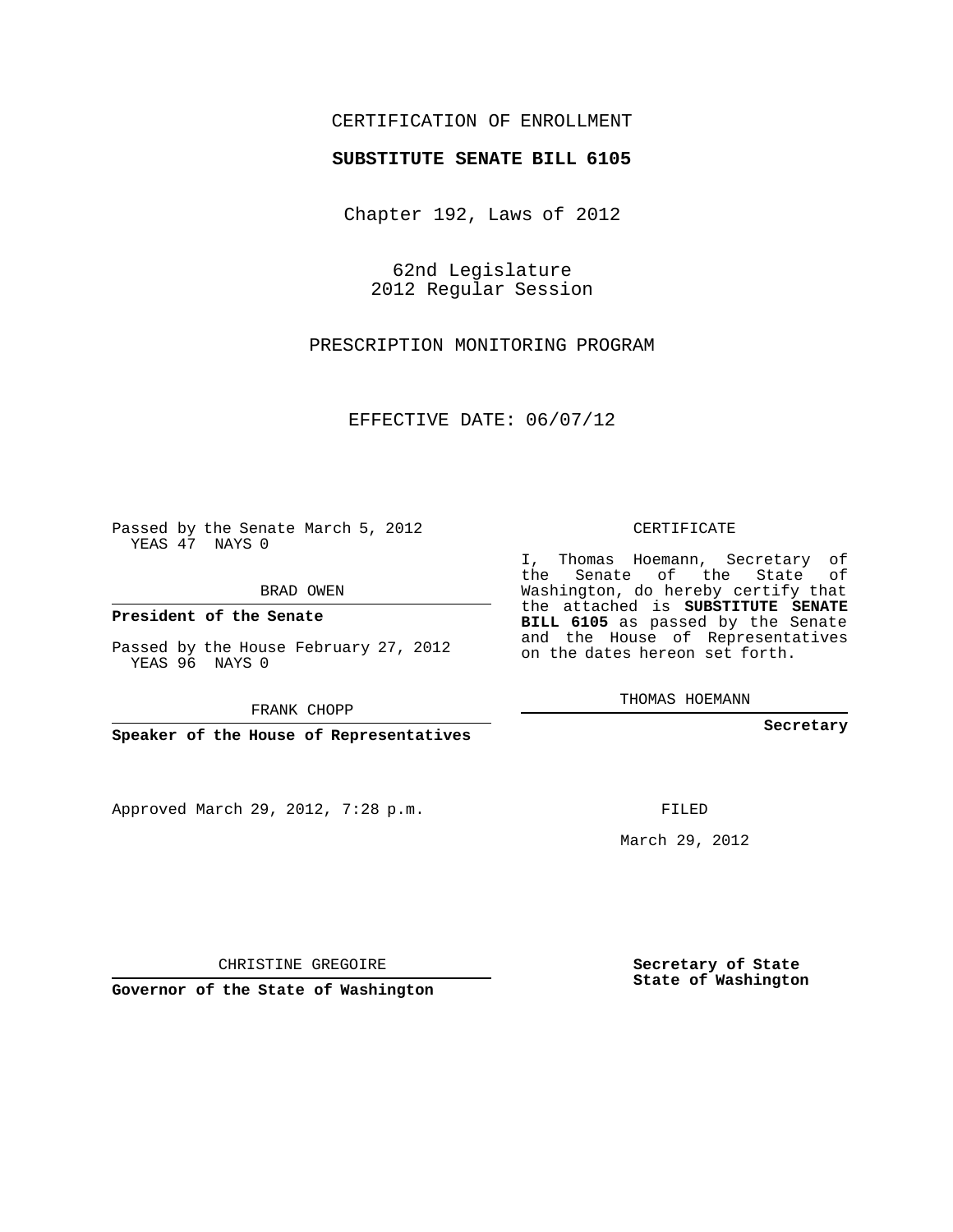## **SUBSTITUTE SENATE BILL 6105** \_\_\_\_\_\_\_\_\_\_\_\_\_\_\_\_\_\_\_\_\_\_\_\_\_\_\_\_\_\_\_\_\_\_\_\_\_\_\_\_\_\_\_\_\_

\_\_\_\_\_\_\_\_\_\_\_\_\_\_\_\_\_\_\_\_\_\_\_\_\_\_\_\_\_\_\_\_\_\_\_\_\_\_\_\_\_\_\_\_\_

AS AMENDED BY THE HOUSE

Passed Legislature - 2012 Regular Session

**State of Washington 62nd Legislature 2012 Regular Session**

**By** Senate Health & Long-Term Care (originally sponsored by Senators Parlette, Hatfield, Conway, Becker, Keiser, and Shin)

READ FIRST TIME 01/23/12.

 AN ACT Relating to the prescription monitoring program; and amending RCW 70.225.020.

BE IT ENACTED BY THE LEGISLATURE OF THE STATE OF WASHINGTON:

 **Sec. 1.** RCW 70.225.020 and 2007 c 259 s 43 are each amended to read as follows:

 (1) When sufficient funding is provided for such purpose through federal or private grants, or is appropriated by the legislature, the department shall establish and maintain a prescription monitoring program to monitor the prescribing and dispensing of all Schedules II, III, IV, and V controlled substances and any additional drugs identified by the board of pharmacy as demonstrating a potential for abuse by all professionals licensed to prescribe or dispense such substances in this state. The program shall be designed to improve health care quality and effectiveness by reducing abuse of controlled substances, reducing duplicative prescribing and overprescribing of controlled substances, and improving controlled substance prescribing practices with the intent of eventually establishing an electronic database available in real time to dispensers and prescribers of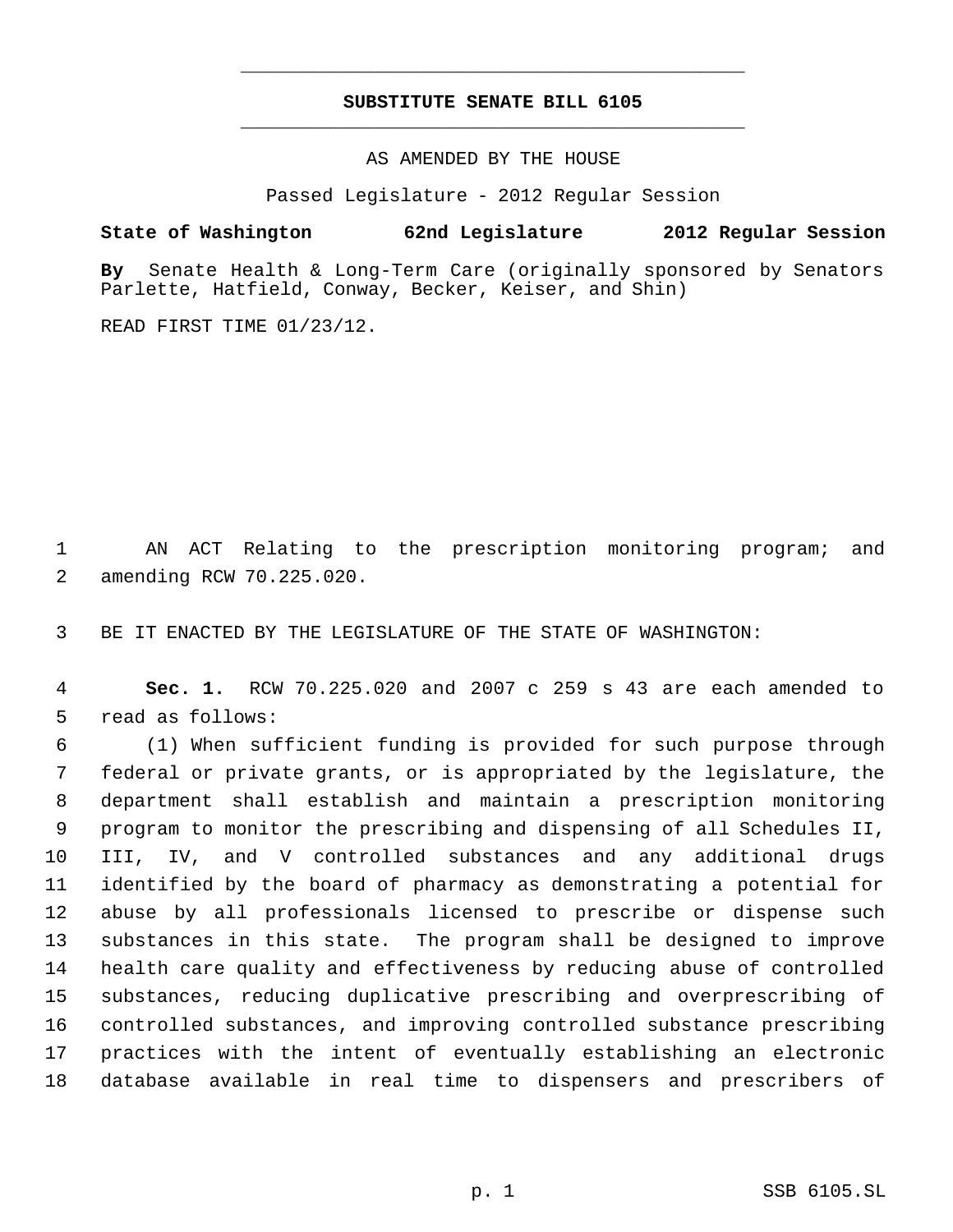1 ((control [controlled])) controlled substances. As much as possible, the department should establish a common database with other states.

 (2) Except as provided in subsection (4) of this section, each dispenser shall submit to the department by electronic means information regarding each prescription dispensed for a drug included under subsection (1) of this section. Drug prescriptions for more than ((immediate)) one day use should be reported. The information submitted for each prescription shall include, but not be limited to:

(a) Patient identifier;

- 10 (b) Drug dispensed;
- (c) Date of dispensing;
- (d) Quantity dispensed;
- (e) Prescriber; and
- (f) Dispenser.

 (3) Each dispenser shall submit the information in accordance with transmission methods established by the department.

 (4) The data submission requirements of subsections (1) through (3) of this section do not apply to:

 (a) Medications provided to patients receiving inpatient services provided at hospitals licensed under chapter 70.41 RCW; or patients of such hospitals receiving services at the clinics, day surgery areas, or other settings within the hospital's license where the medications are 23 administered in single doses;  $((\theta \cdot \hat{r}))$ 

 (b) Pharmacies operated by the department of corrections for the purpose of providing medications to offenders in department of corrections institutions who are receiving pharmaceutical services from a department of corrections pharmacy, except that the department of corrections must submit data related to each offender's current prescriptions for controlled substances upon the offender's release from a department of corrections institution; or

 (c) Veterinarians licensed under chapter 18.92 RCW. The department, in collaboration with the veterinary board of governors, 33 shall establish alternative data reporting requirements for veterinarians that allow veterinarians to report:

(i) By either electronic or nonelectronic methods;

 (ii) Only those data elements that are relevant to veterinary practices and necessary to accomplish the public protection goals of this chapter; and